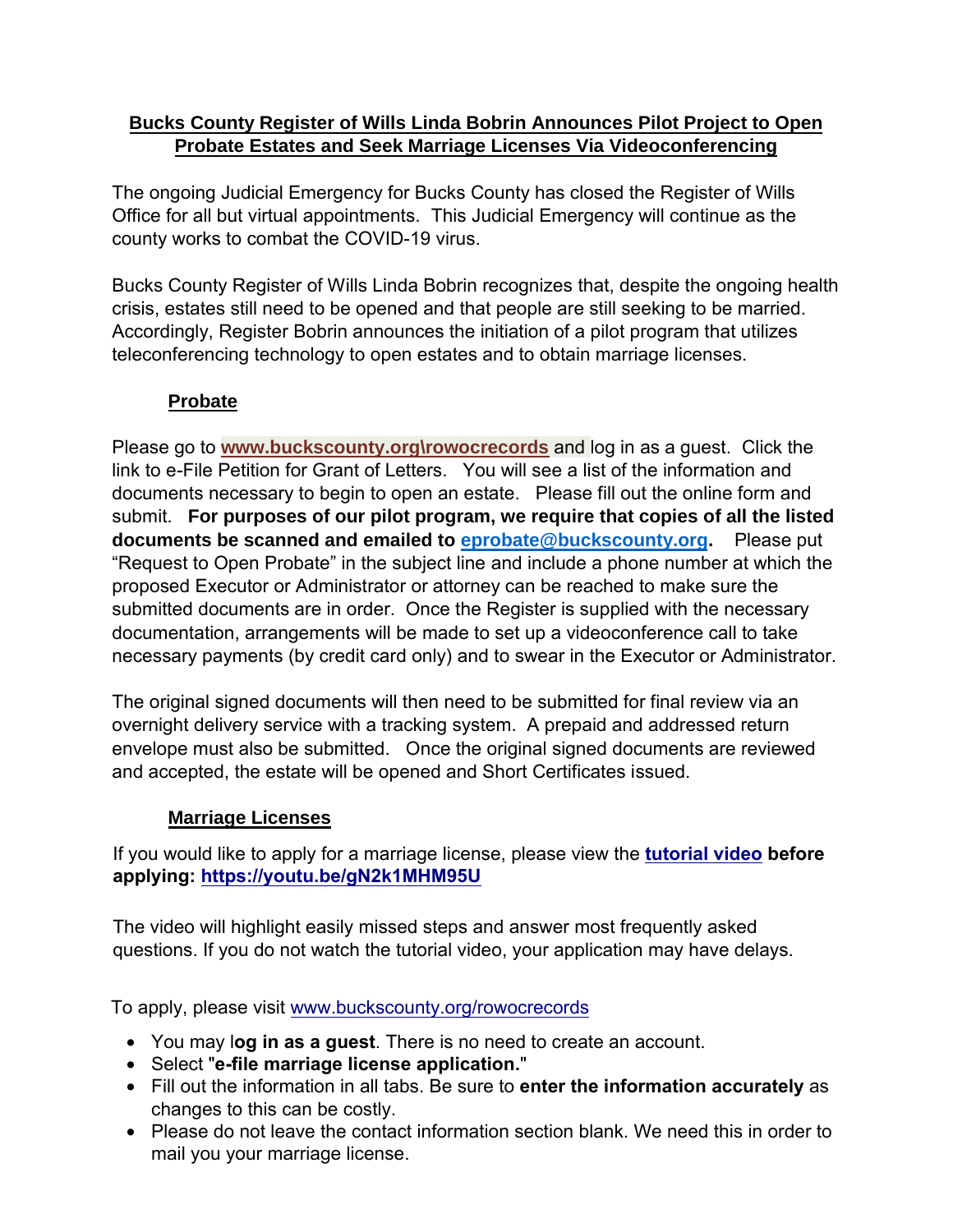- Select "**Submit to County**" when complete but do **NOT** close the window.
- **To PAY AND SCHEDULE**: A Pop-Up will notify you to select "**Print Confirmation**" where "Submit to County" last appeared. Please do not close the page without doing so.

### **Paying and Scheduling**

The "Print Confirmation" window will provide the link to s**chedule and pay** for your video call.

- **All appointments are virtual** and all correspondence will be done through video conferencing, physical mail, and email. Ensure the email entered in Square is typed correctly.
- Once you have paid and scheduled, please follow the instructions in the confirmation.

After paying and scheduling, please immediately follow the instructions in the confirmation.

- **You MUST send both applicants government issued photo ID and any applicable divorce decrees or death certificates to [emarriage@buckscounty.org](mailto:emarriage@buckscounty.org) immediately after paying and scheduling. We cannot process your application without these documents.**
- In the **subject line** of your email please include **both applicants' names and the time and date** of your appointment. Please do **NOT** send copies of social security cards or birth records.
- In the body please include your best mailing address and contact number.
- A clerk will be in touch with you within a week to 3 days of your scheduled appointment with a link to the Zoom video call and a pdf of your marriage application.

Once your clerk has provided you the link and application, print the attached marriage application prior to the video call. The application will be signed during the video call and then mailed to our office. Please provide a self-addressed envelope to avoid delay in sending the license.

- If you and your fiancé cannot join the call from the same location, you may both print a copy of the application and join the call through the same link at the same time.
- Please then send back both signed applications in the same envelope.

-Linda Bobrin, Esquire

Register of Wills and Clerk of Orphans' Court